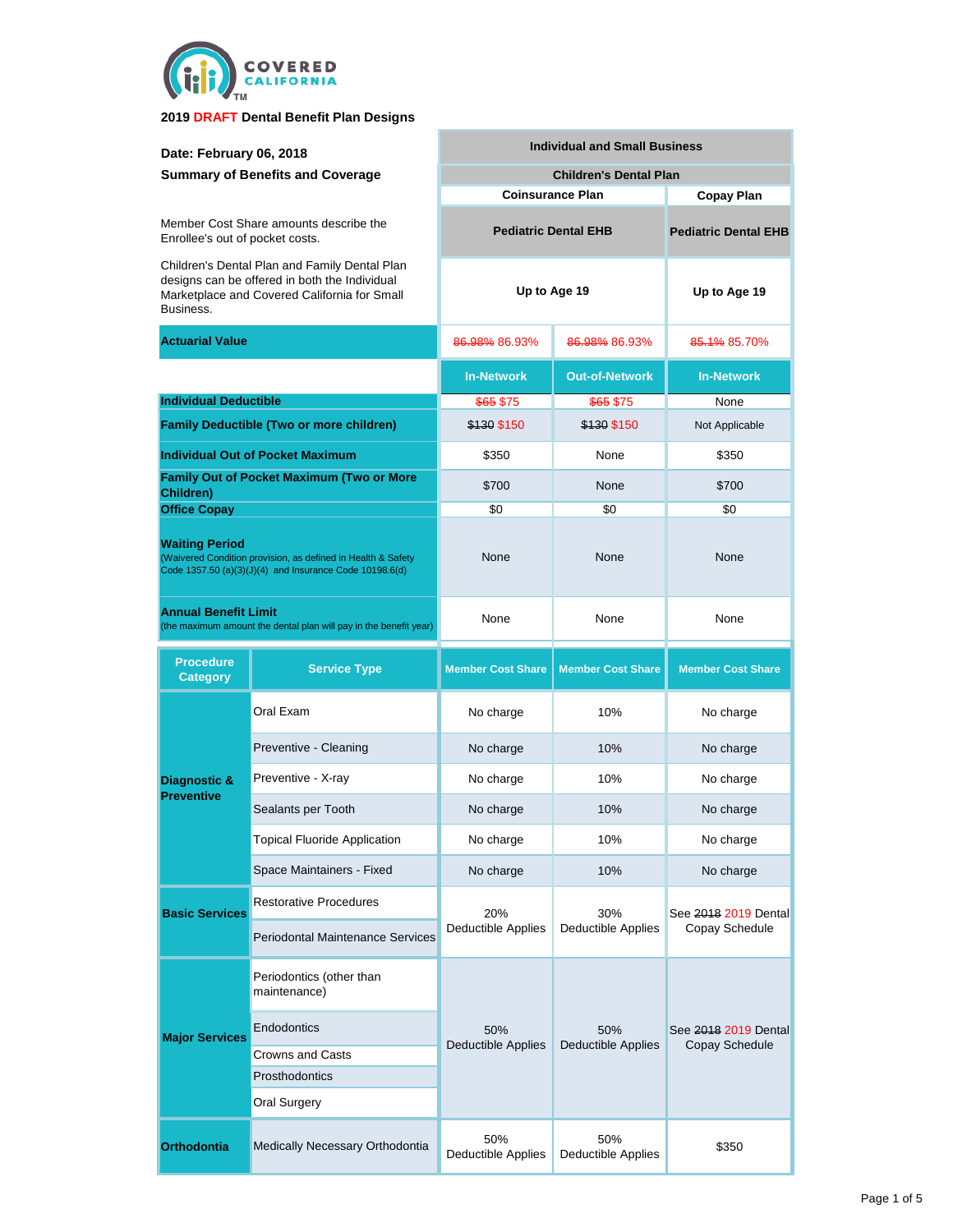

| Date: February 06, 2018<br><b>Summary of Benefits and Coverage</b>                                                                                          |                                                  | <b>Individual and Small Business</b> |                                    |                                                                           |                                                                           |  |
|-------------------------------------------------------------------------------------------------------------------------------------------------------------|--------------------------------------------------|--------------------------------------|------------------------------------|---------------------------------------------------------------------------|---------------------------------------------------------------------------|--|
|                                                                                                                                                             |                                                  | <b>Family Dental Plan</b>            |                                    |                                                                           |                                                                           |  |
|                                                                                                                                                             |                                                  |                                      | <b>Coinsurance Plan</b>            |                                                                           |                                                                           |  |
| Member Cost Share amounts describe the<br>Enrollee's out of pocket costs.                                                                                   |                                                  | <b>Pediatric Dental EHB</b>          |                                    | <b>Adult Dental</b>                                                       |                                                                           |  |
| Children's Dental Plan and Family Dental Plan<br>designs can be offered in both the Individual<br>Marketplace and Covered California for Small<br>Business. |                                                  | Up to Age 19                         |                                    | Age 19 and Older                                                          |                                                                           |  |
| <b>Actuarial Value</b>                                                                                                                                      |                                                  | 86.98% 86.93%                        | 86.98% 86.93%                      | <b>Not Calculated</b>                                                     | Not Calculated                                                            |  |
|                                                                                                                                                             |                                                  | <b>In-Network</b>                    | <b>Out-of-Network</b>              | <b>In-Network</b>                                                         | Out-of-<br><b>Network</b>                                                 |  |
| <b>Individual Deductible</b>                                                                                                                                |                                                  | \$65 \$75                            | \$65 \$75                          | \$50                                                                      | \$50                                                                      |  |
|                                                                                                                                                             | <b>Family Deductible (Two or more children)</b>  | \$130 \$150                          | \$130 \$150                        | Not Applicable                                                            | Not Applicable                                                            |  |
|                                                                                                                                                             | <b>Individual Out of Pocket Maximum</b>          | \$350                                | None                               | Not Applicable                                                            | Not Applicable                                                            |  |
| Children)                                                                                                                                                   | <b>Family Out of Pocket Maximum (Two or More</b> | \$700                                | None                               | Not Applicable                                                            | Not Applicable                                                            |  |
| <b>Office Copay</b>                                                                                                                                         |                                                  | \$0                                  | \$0                                | \$0                                                                       | \$0                                                                       |  |
| <b>Waiting Period</b><br>(Waivered Condition provision, as defined in Health & Safety<br>Code 1357.50 (a)(3)(J)(4) and Insurance Code 10198.6(d)            |                                                  | None                                 | None                               | 6 months for Major<br>Services, Waived<br>with Proof of Prior<br>Coverage | 6 months for Major<br>Services, Waived<br>with Proof of Prior<br>Coverage |  |
| <b>Annual Benefit Limit</b><br>(the maximum amount the dental plan will pay in the benefit year)                                                            |                                                  | None                                 | None                               | \$1,500                                                                   |                                                                           |  |
| <b>Procedure</b><br><b>Category</b>                                                                                                                         | <b>Service Type</b>                              | <b>Member Cost</b><br><b>Share</b>   | <b>Member Cost</b><br><b>Share</b> | <b>Member Cost</b><br><b>Share</b>                                        | <b>Member Cost</b><br><b>Share</b>                                        |  |
|                                                                                                                                                             | Oral Exam                                        | No charge                            | 10%                                | No Charge i <del>f</del> -<br><b>Covered</b>                              | 10%                                                                       |  |
|                                                                                                                                                             | Preventive - Cleaning                            | No charge                            | 10%                                | No Charge if<br>Govered                                                   | 10%                                                                       |  |
| Diagnostic &<br><b>Preventive</b>                                                                                                                           | Preventive - X-ray                               | No charge                            | 10%                                | No Charge if<br><b>Covered</b>                                            | 10%                                                                       |  |
|                                                                                                                                                             | Sealants per Tooth                               | No charge                            | 10%                                | No Charge if<br>Covered                                                   | 10% if Covered                                                            |  |
|                                                                                                                                                             | Topical Fluoride Application                     | No charge                            | 10%                                | No Charge if<br>Covered                                                   | 10% if Covered                                                            |  |
|                                                                                                                                                             | Space Maintainers - Fixed                        | No charge                            | 10%                                | No Charge if<br>Covered                                                   | 10% if Covered                                                            |  |
| <b>Basic Services</b>                                                                                                                                       | <b>Restorative Procedures</b>                    | 20%<br>Deductible<br>Applies         | 30%<br>Deductible<br>Applies       | 20%<br>Deductible<br>Applies                                              | 30%<br>Deductible<br>Applies                                              |  |
|                                                                                                                                                             | <b>Periodontal Maintenance Services</b>          |                                      |                                    |                                                                           |                                                                           |  |
| <b>Major Services</b>                                                                                                                                       | Periodontics (other than<br>maintenance)         | 50%<br>Deductible<br>Applies         | 50%<br>Deductible<br>Applies       | 50%<br>Deductible<br>Applies                                              | 50%<br>Deductible<br>Applies                                              |  |
|                                                                                                                                                             | Endodontics                                      |                                      |                                    |                                                                           |                                                                           |  |
|                                                                                                                                                             | Crowns and Casts                                 |                                      |                                    |                                                                           |                                                                           |  |
|                                                                                                                                                             | Prosthodontics                                   |                                      |                                    |                                                                           |                                                                           |  |
|                                                                                                                                                             | <b>Oral Surgery</b>                              |                                      |                                    |                                                                           |                                                                           |  |
| <b>Orthodontia</b>                                                                                                                                          | Medically Necessary Orthodontia                  | 50%<br>Deductible<br>Applies         | 50%<br>Deductible<br>Applies       | <b>Not Covered</b>                                                        | Not Covered                                                               |  |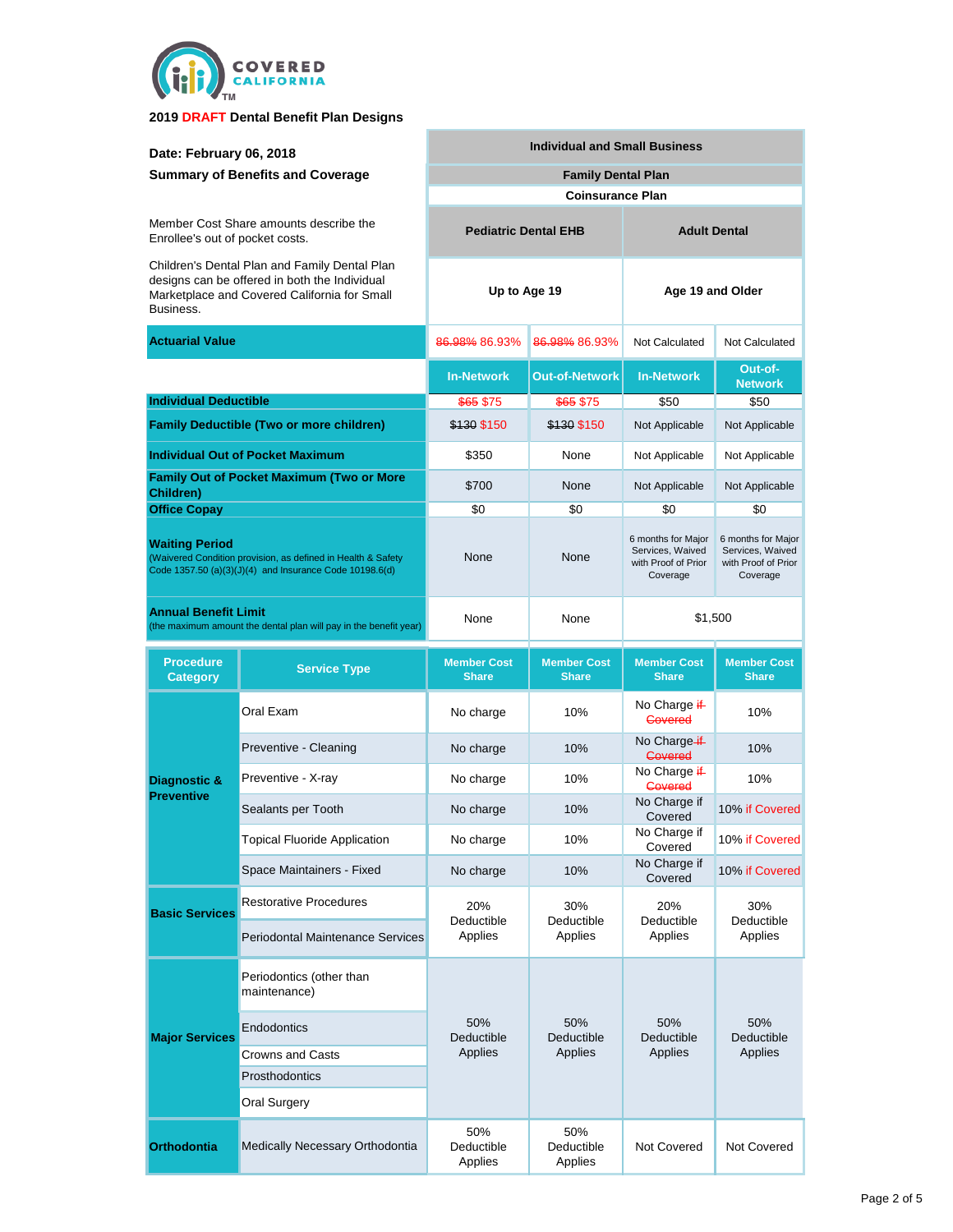

| Date: February 06, 2018                                                                                                                                     |                                                                                                                         | <b>Individual and Small Business</b>  |                                      |  |  |
|-------------------------------------------------------------------------------------------------------------------------------------------------------------|-------------------------------------------------------------------------------------------------------------------------|---------------------------------------|--------------------------------------|--|--|
| <b>Summary of Benefits and Coverage</b>                                                                                                                     |                                                                                                                         | <b>Family Dental Plan</b>             |                                      |  |  |
|                                                                                                                                                             |                                                                                                                         | <b>Copay Plan</b>                     |                                      |  |  |
| Enrollee's out of pocket costs.                                                                                                                             | Member Cost Share amounts describe the                                                                                  | <b>Pediatric Dental</b><br><b>EHB</b> | <b>Adult Dental</b>                  |  |  |
| Children's Dental Plan and Family Dental Plan<br>designs can be offered in both the Individual<br>Marketplace and Covered California for Small<br>Business. |                                                                                                                         | Up to Age 19                          | Age 19 and<br>Older                  |  |  |
| <b>Actuarial Value</b>                                                                                                                                      |                                                                                                                         | 85.1% 85.70%                          | Not Calculated                       |  |  |
|                                                                                                                                                             |                                                                                                                         | <b>In-Network</b>                     | <b>In-Network</b>                    |  |  |
| <b>Individual Deductible</b>                                                                                                                                |                                                                                                                         | None                                  | None                                 |  |  |
|                                                                                                                                                             | <b>Family Deductible (Two or more children)</b>                                                                         | Not applicable                        | Not Applicable                       |  |  |
|                                                                                                                                                             | <b>Individual Out of Pocket Maximum</b>                                                                                 | \$350                                 | Not Applicable                       |  |  |
| Children)                                                                                                                                                   | <b>Family Out of Pocket Maximum (Two or More</b>                                                                        | \$700                                 | Not Applicable                       |  |  |
| <b>Office Copay</b>                                                                                                                                         |                                                                                                                         | \$0                                   | \$0                                  |  |  |
| <b>Waiting Period</b>                                                                                                                                       | (Waivered Condition provision, as defined in Health & Safety<br>Code 1357.50 (a)(3)(J)(4) and Insurance Code 10198.6(d) | None                                  | None                                 |  |  |
| <b>Annual Benefit Limit</b>                                                                                                                                 | (the maximum amount the dental plan will pay in the benefit year)                                                       | None                                  | None                                 |  |  |
|                                                                                                                                                             |                                                                                                                         |                                       |                                      |  |  |
| <b>Procedure</b><br><b>Category</b>                                                                                                                         | <b>Service Type</b>                                                                                                     | <b>Member Cost Share</b>              | <b>Member Cost</b><br><b>Share</b>   |  |  |
|                                                                                                                                                             | Oral Exam                                                                                                               | No charge                             | No Charge if-<br><b>Covered</b>      |  |  |
|                                                                                                                                                             | Preventive - Cleaning                                                                                                   | No charge                             | No Charge-if-<br><b>Covered</b>      |  |  |
| Diagnostic &                                                                                                                                                | Preventive - X-ray                                                                                                      | No charge                             | No Charge if<br>Covered              |  |  |
| <b>Preventive</b>                                                                                                                                           | Sealants per Tooth                                                                                                      | No charge                             | No Charge if<br>Covered              |  |  |
|                                                                                                                                                             | <b>Topical Fluoride Application</b>                                                                                     | No charge                             | No Charge if<br>Covered              |  |  |
|                                                                                                                                                             | Space Maintainers - Fixed                                                                                               | No charge                             | No Charge if<br>Covered              |  |  |
| <b>Basic Services</b>                                                                                                                                       | <b>Restorative Procedures</b>                                                                                           | See 2018 Dental                       | See <del>2018</del> -<br>2019 Dental |  |  |
|                                                                                                                                                             | Periodontal Maintenance Services                                                                                        | Copay Schedule                        | Copay<br>Schedule                    |  |  |
|                                                                                                                                                             | Periodontics (other than<br>maintenance)                                                                                |                                       |                                      |  |  |
| <b>Major Services</b>                                                                                                                                       | Endodontics                                                                                                             | See 2018 2019<br>Dental Copay         | See 2018<br>2019 Dental              |  |  |
|                                                                                                                                                             | Crowns and Casts                                                                                                        | Schedule                              | Copay<br>Schedule                    |  |  |
|                                                                                                                                                             | Prosthodontics                                                                                                          |                                       |                                      |  |  |
|                                                                                                                                                             | Oral Surgery                                                                                                            |                                       |                                      |  |  |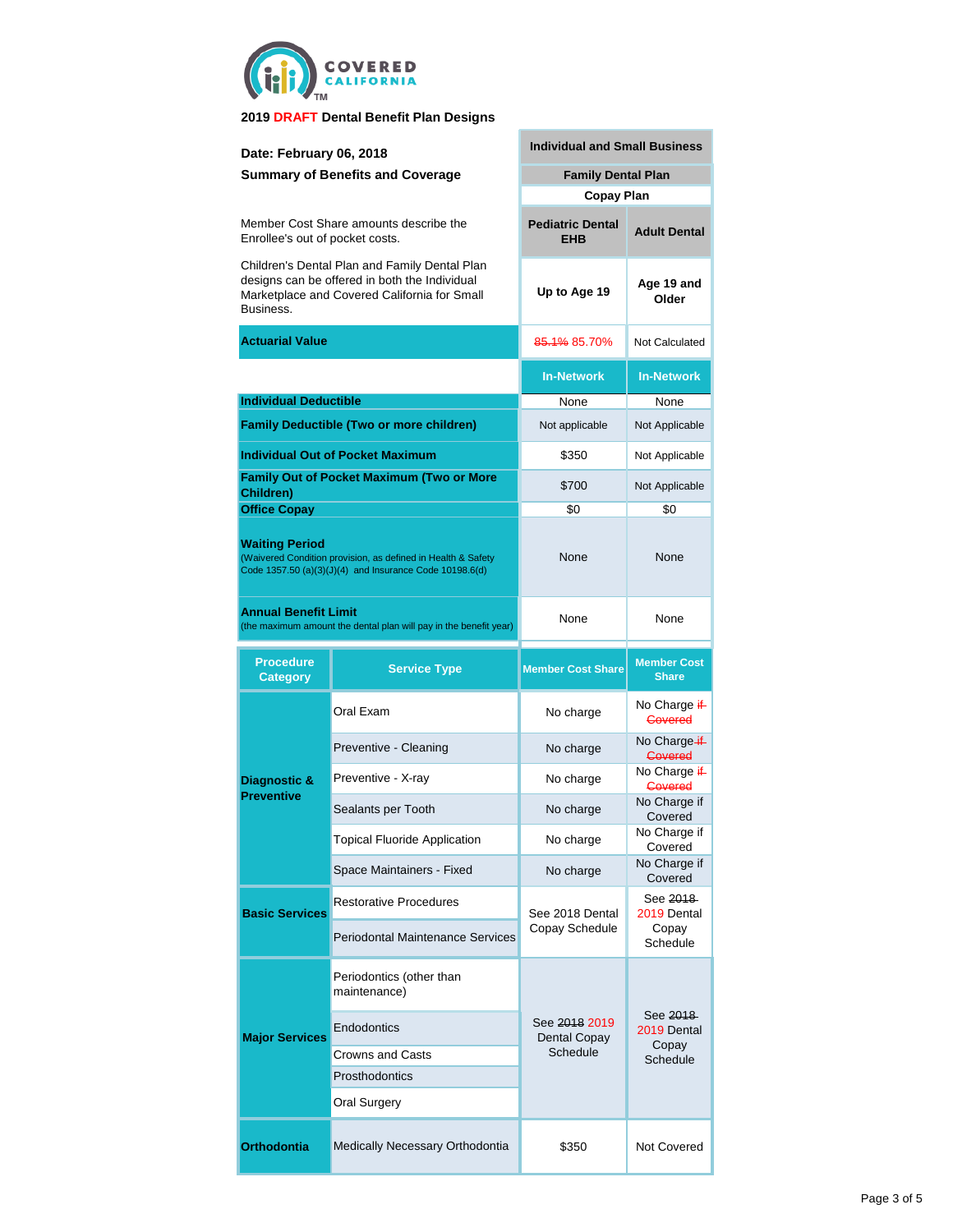

| Date: February 06, 2018                                                                                                                                     |                                                  | <b>Small Business</b>                |                                      |                                      |                                     |
|-------------------------------------------------------------------------------------------------------------------------------------------------------------|--------------------------------------------------|--------------------------------------|--------------------------------------|--------------------------------------|-------------------------------------|
| <b>Summary of Benefits and Coverage</b>                                                                                                                     |                                                  | <b>Group Dental Plan</b>             |                                      |                                      |                                     |
|                                                                                                                                                             |                                                  | <b>Coinsurance Plan</b>              |                                      |                                      |                                     |
| Member Cost Share amounts describe the<br>Enrollee's out of pocket costs.                                                                                   |                                                  | <b>Pediatric Dental EHR</b>          |                                      | <b>Adult Dental</b>                  |                                     |
| Children's Dental Plan and Family Dental Plan<br>designs can be offered in both the Individual<br>Marketplace and Covered California for Small<br>Business. |                                                  | Up to Age 19                         |                                      | Age 19 and Older                     |                                     |
| <b>Actuarial Value</b>                                                                                                                                      |                                                  | 86.98%                               | 86.98%                               | Not Calculated                       | <b>Not Calculated</b>               |
|                                                                                                                                                             |                                                  | <b>In-Network</b>                    | Out-of-Network                       | In-Network                           | Out-of-Network                      |
| <b>Individual Deductible</b>                                                                                                                                |                                                  | \$65                                 | \$65                                 | \$50                                 | \$50                                |
|                                                                                                                                                             | <b>Family Deductible (Two or more children)</b>  | \$130                                | \$130                                | <b>Not Applicable</b>                | <b>Not Applicable</b>               |
|                                                                                                                                                             | <b>Individual Out of Pocket Maximum</b>          | \$350                                | None                                 | Not Applicable                       | Not Applicable                      |
| Children)                                                                                                                                                   | <b>Family Out of Pocket Maximum (Two or More</b> | \$700                                | None                                 | <b>Not Applicable</b>                | <b>Not Applicable</b>               |
| <b>Office Copay</b>                                                                                                                                         |                                                  | \$0                                  | \$0                                  | \$0                                  | \$0                                 |
| <b>Waiting Period</b><br>(Waivered Condition provision, as defined in Health & Safety<br>Code 1357.50 (a)(3)(J)(4) and Insurance Code 10198.6(d)            |                                                  | None                                 | None                                 | None                                 | <b>None</b>                         |
| <b>Annual Benefit Limit</b><br>(the maximum amount the dental plan will pay in the benefit year)                                                            |                                                  | <b>None</b>                          | <b>None</b>                          | \$1,500                              |                                     |
| <b>Procedure</b><br><b>Category</b>                                                                                                                         | <b>Service Type</b>                              | <b>Member Cost</b><br><b>Share</b>   | <b>Member Cost</b><br><b>Share</b>   | <b>Member Cost</b><br><b>Share</b>   | <b>Member Cost-</b><br><b>Share</b> |
|                                                                                                                                                             | Oral Exam                                        | No charge                            | 10%                                  | No Charge if<br>Covered              | <b>10%</b>                          |
|                                                                                                                                                             | Preventive - Cleaning                            | No charge                            | <b>10%</b>                           | No Charge if<br>Covered              | <b>10%</b>                          |
| Diagnostic &<br><b>Preventive</b>                                                                                                                           | Preventive - X-ray                               | No charge                            | <b>10%</b>                           | No Charge if<br>Covered              | <b>10%</b>                          |
|                                                                                                                                                             | Sealants per Tooth                               | No charge                            | <b>10%</b>                           | No Charge if<br>Covered              | <b>10%</b>                          |
|                                                                                                                                                             | <b>Topical Fluoride Application</b>              | No charge                            | 10%                                  | No Charge it-<br>Covered             | 10%                                 |
|                                                                                                                                                             | Space Maintainers - Fixed                        | No charge                            | 10%                                  | No Charge if<br>Covered              | 10%                                 |
| <b>Basic Services</b>                                                                                                                                       | <b>Restorative Procedures</b>                    | 20%<br>Deductible-<br><b>Applies</b> | 30%<br>Deductible<br>Applies         | 20%<br>Deductible-<br><b>Applies</b> | 30%<br>Deductible-<br>Applies       |
|                                                                                                                                                             | <b>Periodontal Maintenance Services</b>          |                                      |                                      |                                      |                                     |
| <b>Major Services</b>                                                                                                                                       | Periodontics (other than<br>maintenance)         | 50%<br>Deductible-<br>Applies        | 50%<br>Deductible-<br>Applies        | 50%<br><b>Deductible</b><br>Applies  | 50%<br><b>Deductible</b><br>Applies |
|                                                                                                                                                             | Endodontics                                      |                                      |                                      |                                      |                                     |
|                                                                                                                                                             | Crowns and Casts                                 |                                      |                                      |                                      |                                     |
|                                                                                                                                                             | Prosthodontics                                   |                                      |                                      |                                      |                                     |
|                                                                                                                                                             | Oral Surgery                                     |                                      |                                      |                                      |                                     |
| <b>Orthodontia</b>                                                                                                                                          | Medically Necessary Orthodontia                  | 50%<br>Deductible-<br><b>Applies</b> | 50%<br>Deductible-<br><b>Applies</b> | Not Covered                          | Not Covered                         |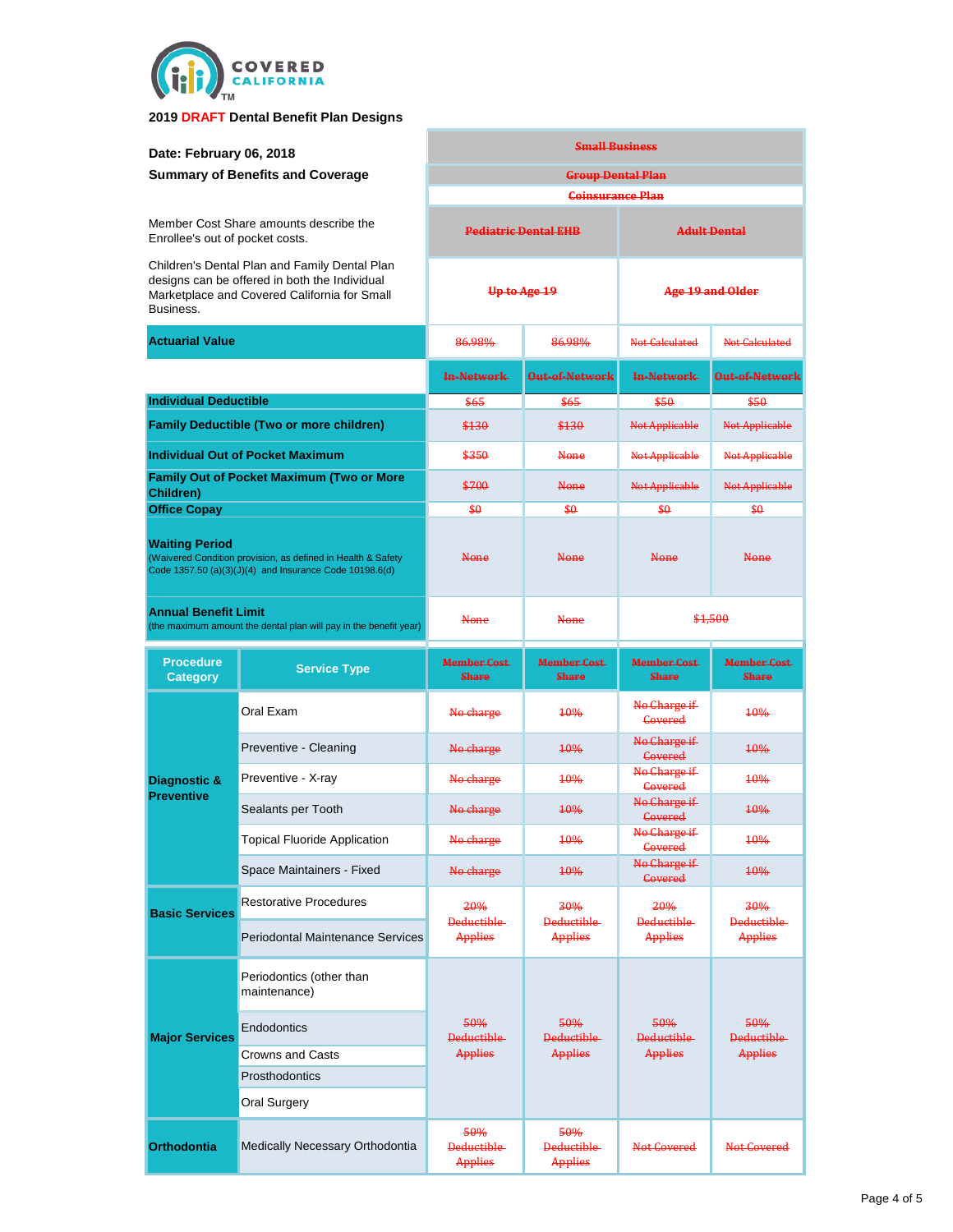# **Endnotes to 2019 Dental Standard Benefit Plan Designs**

The plans shall use either the 2018 CDT codes as they appear in this Standard Benefit Design, or the updated 2019 CDT codes at their discretion. Covered California understands that plans may want to use the updated 2019 CDT codes, to the extent that these codes do not diminish the benefits required in the Benchmark Plan. Covered California requests that the plan remain consistent in their use of one of the years CDT codes within a benefit design.

### **Pediatric Dental EHB Notes (only applicable to the pediatric portion of the Children's Dental Plan, Family Dental Plan or Group Dental Plan)**

- 1) In a coinsurance plan, each child is responsible for the individual deductible unless the family deductible has been met. Once a child's individual deductible or the family deductible is reached, cost sharing applies until the child's out-of-pocket maximum is reached.
- 2) Deductible is waived for Diagnostic and Preventive Services.
- 3) Cost sharing payments made by each individual child for in-network covered services accrue to the child's out-of-pocket maximum. Once the child's individual out-of-pocket maximum has been reached, the plan pays all costs for covered services for that child.
- 4) In a plan with two or more children, cost sharing payments made by each individual child for in-network services contribute to the family in-network deductible, if applicable, as well as the family out-of-pocket maximum.
- 5) In a plan with two or more children, cost sharing payments made by each individual child for out-of-network covered services contribute to the family out-of-network deductible, if applicable, and do not accumulate to the family out-of-pocket maximum.
- 6) Administration of these plan designs must comply with requirements of the pediatric dental EHB benchmark plan, including coverage of services in circumstances of medical necessity as defined in the Early Periodic Screening, Diagnosis and Treatment (EPSDT) benefit.
- 7) The requirements set forth in 10 CCR 6522 (a)(4)(A) and (a)(5)(A) shall apply to the Group Dental Plan design.
- 8)7) Member cost share for Medically Necessary Orthodontia services applies to course of treatment, not individual benefit years within a multi-year course of treatment. This member cost share applies to the course of treatment as long as the member remains enrolled in the plan.